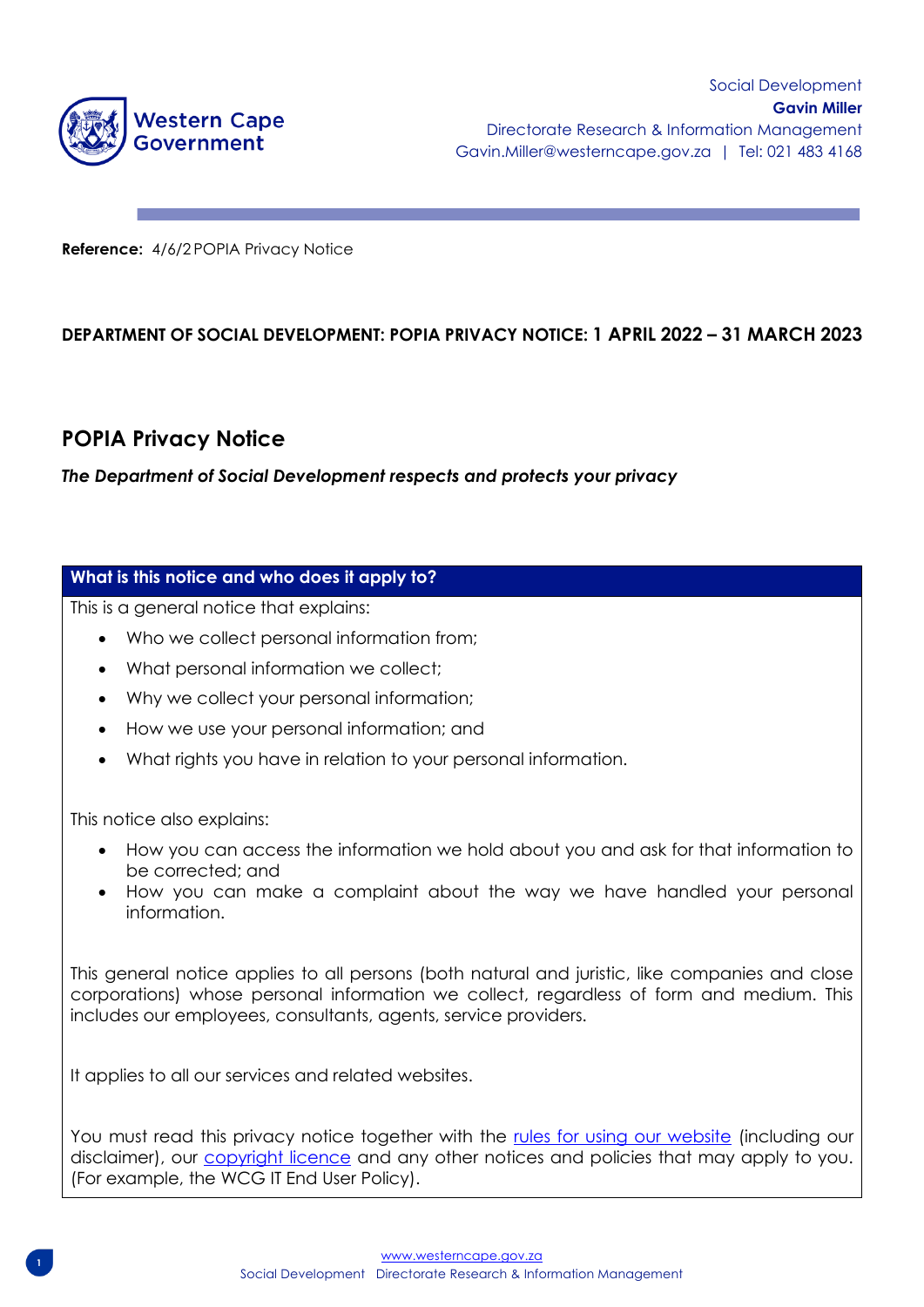In addition to this general notice we may need to explain specific privacy practices in more detail. In such circumstances, we develop and provide separate privacy notices to describe how we will handle the personal information that we collect.

For example, where we ask you to provide personal information in relation to your employment or in a public submission to a policy proposal, we will provide you with a privacy notice at the time of collection or as soon as practicable afterwards. These privacy notices explain our personal information handling practices in relation to that particular purpose or activity.

The contact details and addresses of the Departments offices are at the bottom of this notice.

# **The Protection of Personal Information Act, 2013 (POPIA)**

The Protection of Personal Information Act, 2013 (POPIA) protects personal information of natural and juristic persons and requires the Department of Social Development to comply with the eight minimum conditions set out in the Act.

'**Personal information'** is information or an opinion about an identified person, or an individual who is reasonably identifiable.

Personal information includes '**special** personal information', which is a particular category of personal information. While we recognise that protecting all personal information is important in gaining and maintaining your trust, special personal information is often afforded a higher level of protection.

# **Collection of personal information from citizens, employees, NPO's and suppliers**

# **We collect and hold a broad range of personal information in records relating to:**

- Correspondence from members of the public or organisations addressed to us or our Provincial Minister;
- Correspondence from other Provincial Ministers and organs of state;
- Employment and personnel matters relating to staff and contractors;
- Facilitating appointments;
- Facilitating meetings;
- Administering programs for which the Department is responsible;
- Research we have commissioned;
- Contract management (including Transfer Payment Agreements & Business Plans);
- Complaints (including privacy complaints) and feedback provided to us;
- Requests under the Promotion of Access to Information Act, 2000 (PAIA);
- Legal advice provided by internal state law advisors and external lawyers; and
- The performance of leaislative and administrative functions.

We collect personal information in a variety of ways. These include: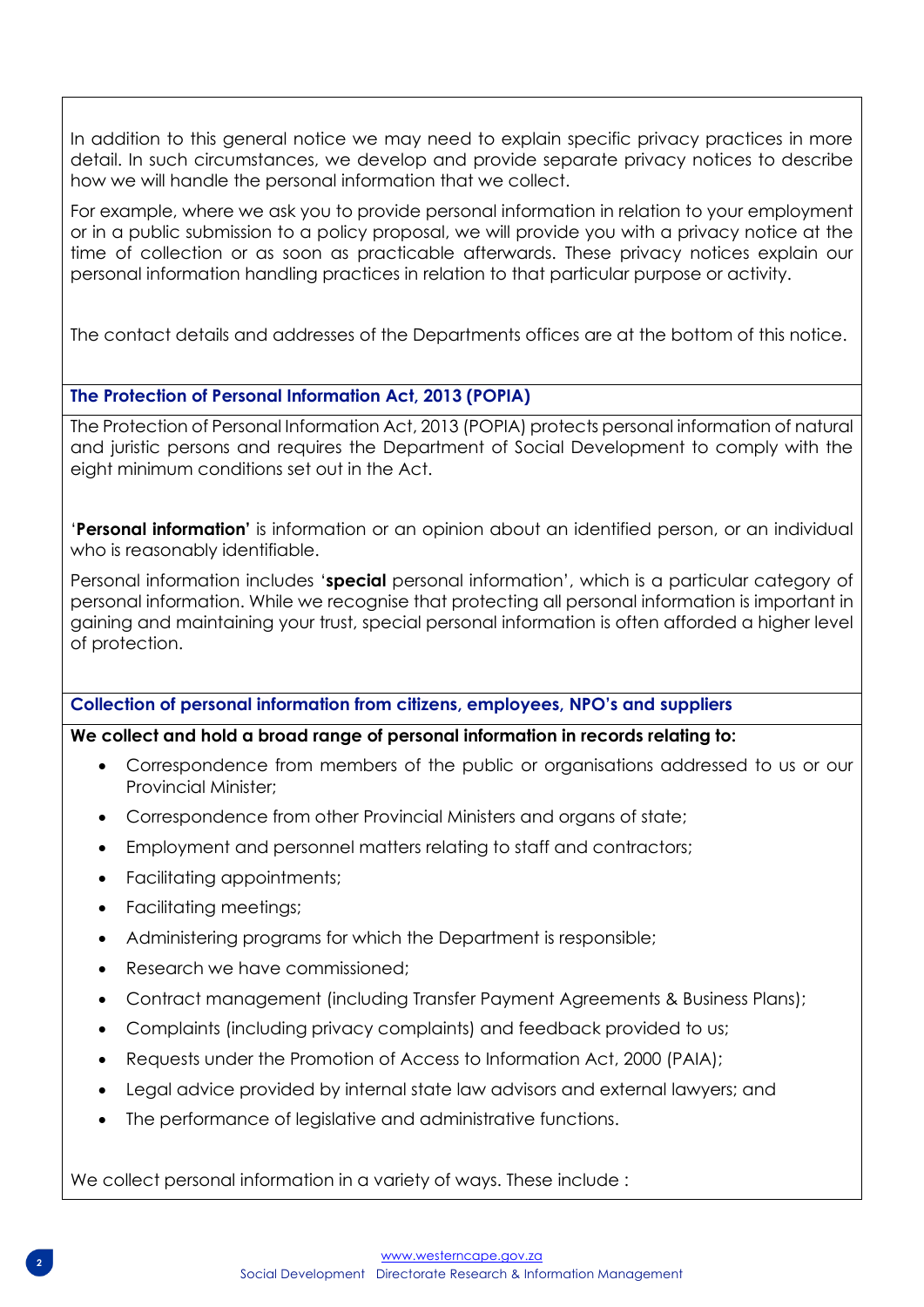- Correspondence and submissions;
- Paper-based forms;
- Online (web-based forms and e-mail); and
- Phone calls, faxes and face to face meetings.

We often collect personal information directly from you. However, in some circumstances we may also collect information about you from another organ of state or organisation.

- Certain third-party service providers may collect or check information from or about you on our behalf. For example, where we use external employment agencies, vetting agencies, credit bureaus, lawyers, accountants, consultants, professional bodies, banks, travel agencies, non-government organisations and security companies.
- We work with public bodies or organs of state such as local, provincial and national government departments, municipalities, public universities and state-owned companies, which may collect or check information from or about you on our behalf.
- We only collect personal information where that information is reasonably necessary for, or directly related to, one or more of our functions or activities.

We collect personal information from and about:

- **Visitors to our website**:
	- We collect information that you give to us directly via our website contact forms.
	- We also use common technologies (including 'cookies') to anonymously and automatically track website use and improve user experience. You can usually disable these if you prefer. Our website privacy notice has more information.
- **Our job applicants, bursary applicants, intern applicants and employees**:
	- We collect information from you when you apply for a job, internship or bursary and if you are successful and we employ you, give you an internship or a bursary.
	- We may also collect information about you from third parties, like educational bodies or previous employers.
	- We also collect information about employees' and interns' use of email and the internet to monitor and review e-mail and internet activity, where we believe it is reasonable and necessary to detect abuse or unlawful activity on the department's resources. You cannot expect privacy in this regard.
- **Our suppliers, service providers, contractors, consultants and NPO's**:
	- We collect information from you when you apply to be listed on our supplier database and bid to supply goods or services to us.
	- We may also collect or check information about you from various private or public bodies, such as banks or tax authorities.
- **Our citizens and users of the Departments public services and facilities**:
	- We collect information you give us when you send us a letter, an email or text message, or when you use social media or our call centre to contact us.
	- We also collect personal information when it is directly relevant to the specific public services we provide to you.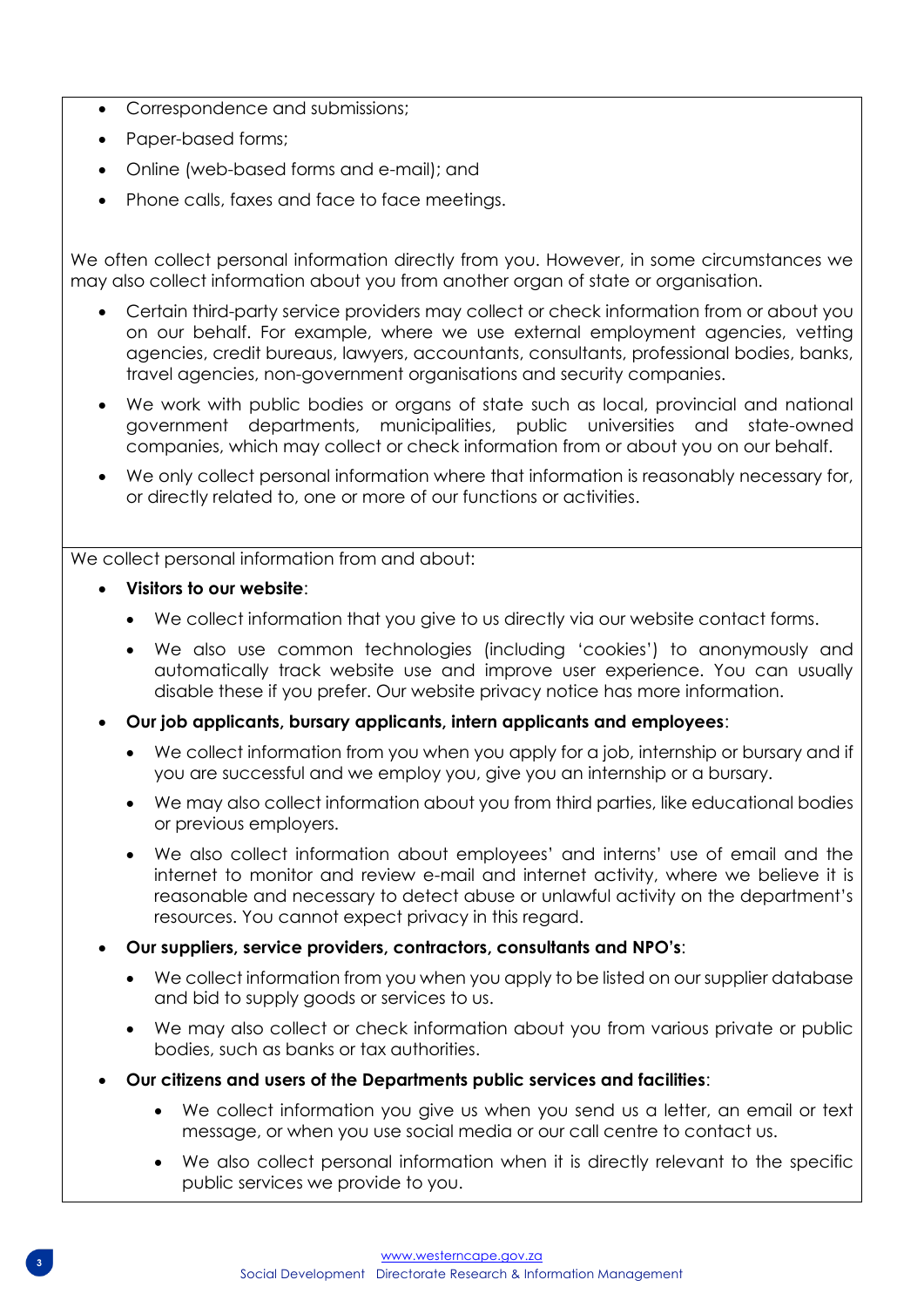We also collect information from visitors to our buildings and facilities in terms of the Control of Access to Public Premises and Vehicles Act, 1985.

### **Types of personal information we collect and use**

**The personal information we collect and hold varies depending on what we need to perform our functions and responsibilities. It may include:**

- Your name, address and contact details (for example your phone number or email address);
- Information about your identity (such as date of birth, country of birth, passport details, visa details and driver's licence);
- Information about your personal circumstances (for example age, gender, marital status and occupation);
- Information about your financial affairs (for example payment details, bank account details, and business and financial interests);
- Information about your employment (for example applications for employment, work history, referee comments and remuneration); and
- Government identifiers.

We do not necessarily collect all of this information from every person but only where it is necessary.

### **Special personal information**

We may also collect 'special personal information' which is a subset of personal information under the POPIA.

### **Special personal information includes information about the following:**

- Your health;
- Your membership of a professional or trade association, or a trade union;
- Your racial or ethnic origin;
- Your disability status;
- Criminal activities you may have been involved in; and
- Your biometrics (including photographs and voice or video recordings of you).

Generally, we will only collect special personal information if its collection is reasonably necessary for, or directly related to, one or more of our functions or activities or the collection is required or authorised by law.

For example, we collect special personal information such as race and disability to inform the development of a workforce plan. We require employees to complete the EEA 1 form prescribed by the Employment Equity Act, 1998. We ensure that the contents remain confidential and only use the information to comply with previously mentioned act.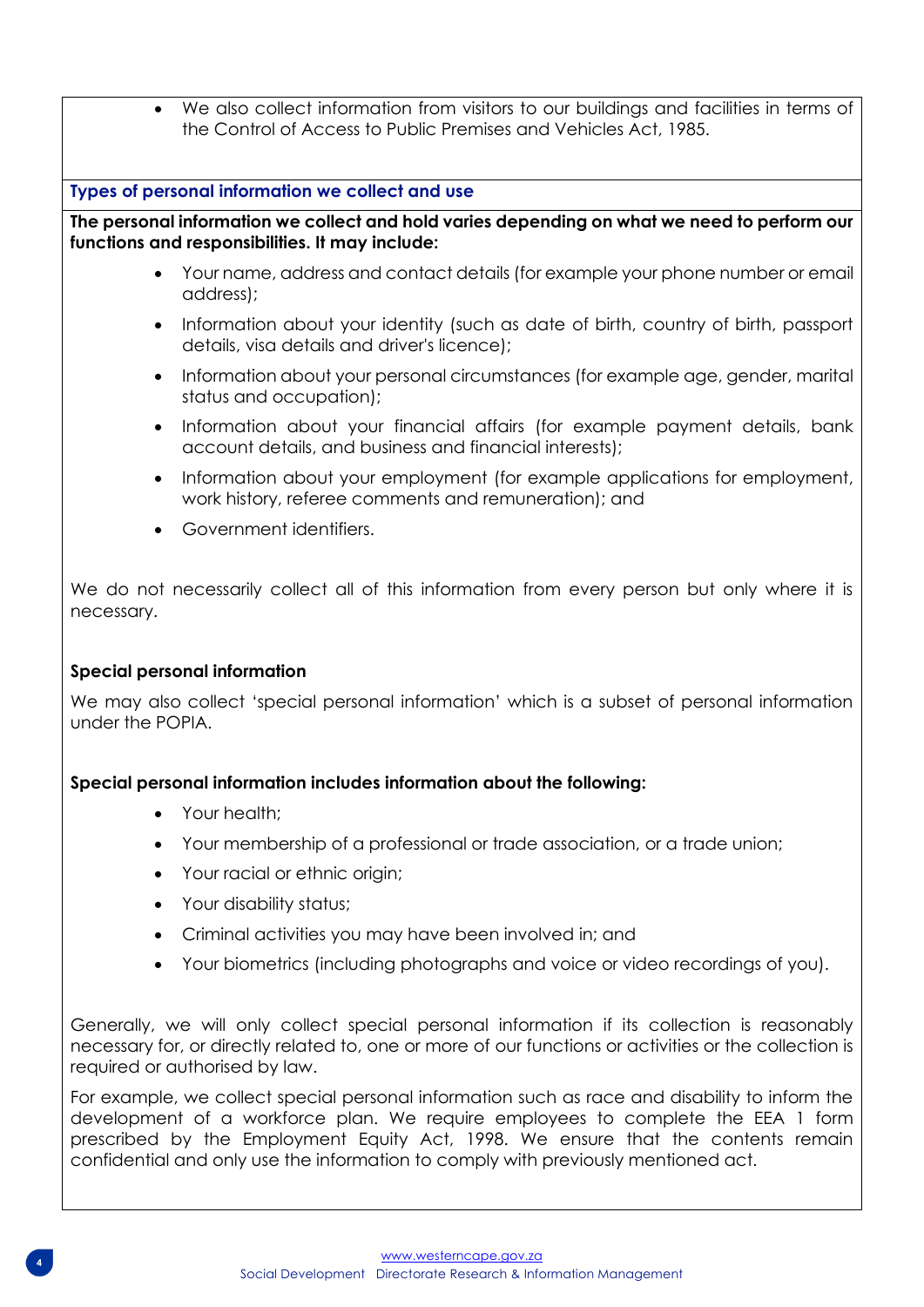We collect general personal and contact information about our employees, suppliers, clients, NPO's and users of our public services and facilities.

- **[Job applicants](https://www.westerncape.gov.za/jobs) and employees:** We usually collect detailed personal information about your educational, employment, financial and criminal background, and any other relevant information such as images of you, fingerprints, drivers license details, vehicle registration number, tax number and bank account details. If we employ you, we will also allocate you a unique identifier called a PERSAL number. We may also need further information about matters such as health issues and family members, where relevant to the employment relationship.
- **Suppliers, service providers, contractors and consultants**: We often collect detailed personal information about your qualifications, experience or suitability as a supplier, and other relevant information such as bank account details and VAT number. We may also need further information relevant to the business relationship, such financial statements or information about solvency.
- **Visitors to our buildings and facilities**: We usually collect close circuit television (CCTV) images (and audio recordings, where applicable) of visitors to The Department buildings and facilities, as well as names, identity numbers and contact details.
- **NPO's**: We collect the names and details of citizens that make use of the NPO services funded by the Department for monitoring, evaluation and to improve our services to those most in need of care and protection.

## **Why components of the Department collect specific information**

### **Office of the Minister**

- Provides political and legislative interface between government, civil society and all other relevant stakeholders.
- Respond to Parliamentary Questions and answers

#### **Corporate Management Services**

- Capacity building of social work and related professions.
- Manage DSD infrastructure matters
- Coordinate the provision of human resource matters such as recruitment and training between DSD and the Department of the Premier
- Deals with PAIA / POPIA requests

#### **Financial Management**

- Timeous payment of invoices within 30 days for service providers
- Provision of accounting services
- Render an internal control function
- To monitor and evaluate Supply Chain Management (SCM) and asset management compliance

#### **Business Planning and Monitoring**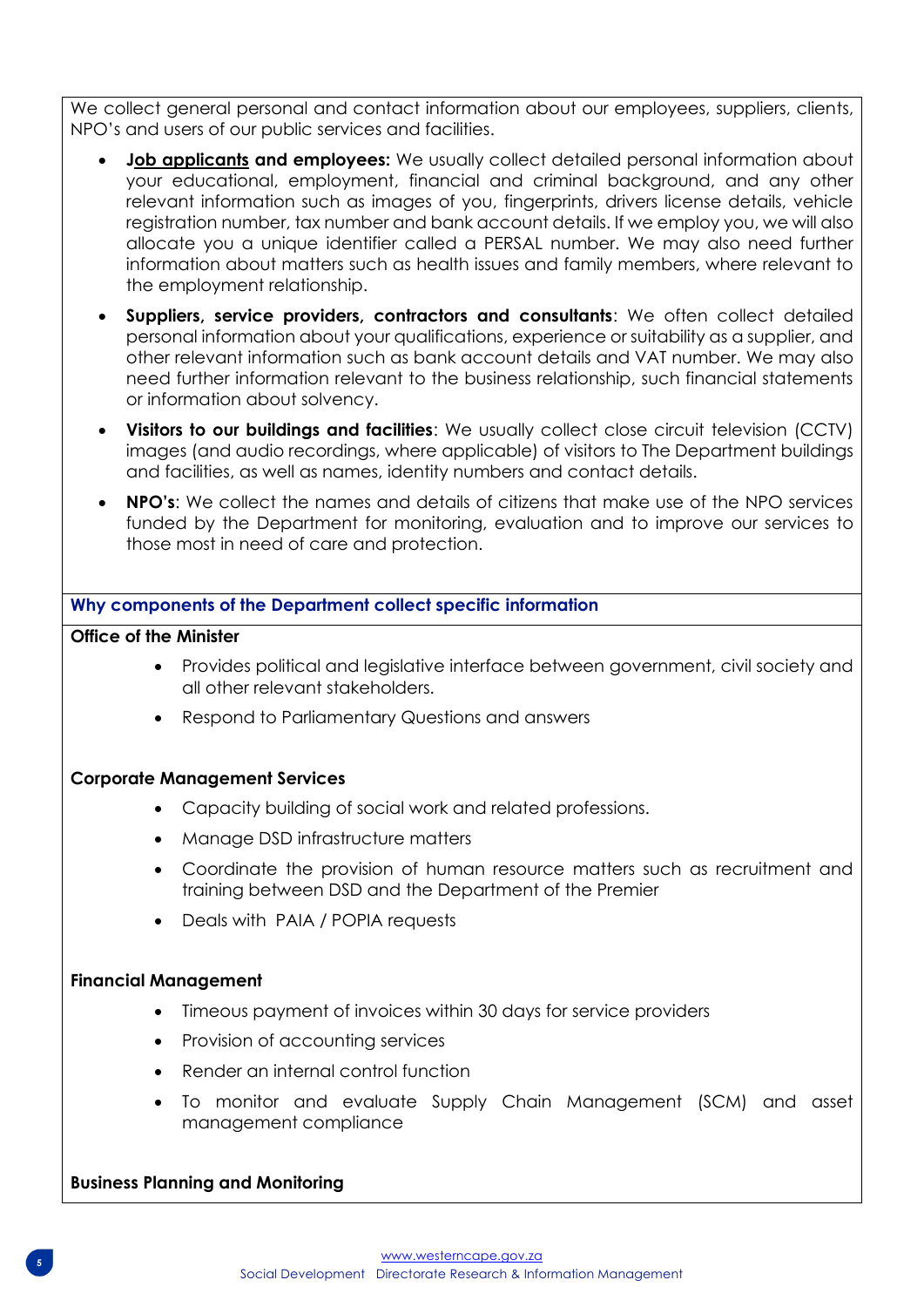- Render a strategic communication service to components/ regions and facilities
- Deals with citizen complaints
- Provide an after-hour child protection hotline service

# **Research and Information Management**

- Conduct and report on research
- Conduct population management surveys and research
- Provide record management services
- Provide a library service to staff
- Deals with PAIA / POPIA requests

# **Social Welfare and Restorative Programmes**

- Provide service directly or through the NPO sector to citizens such child protection. Disabilities and Gender Based Violence
- Provide own services such as care facilities for children and youth and substance abuse
- Capacitate organisations to build resilient communities

## **Community Development**

• Provide community development service through the NPO sector to citizens such as feeding supports programmes, services to youth, and social relief of distress

# **Use and disclosure of personal information**

We routinely use your personal information:

- To communicate and manage our relationship with you;
- To provide you with public services, as required or allowed by law;
- To manage security and access control to our buildings and facilities; and
- For record keeping and other administrative purposes, as required by law.

We will not provide your personal information to anyone else unless you consent thereto or one of the following exceptions applies:

- You would reasonably expect us to use the information for that purpose;
- It is legally required or authorised, such as by a law, or a court or tribunal order;
- It is reasonably necessary for an enforcement-related activity;
- We reasonably believe that it is necessary to lessen or prevent a serious threat to the life, health or safety of any individual, or to public health or safety;
- We have reason to suspect that unlawful activity, or misconduct of a serious nature, that relates to our functions or activities has been, is being or may be engaged in and we reasonably believe that it is necessary for us to take appropriate action in relation to the matter;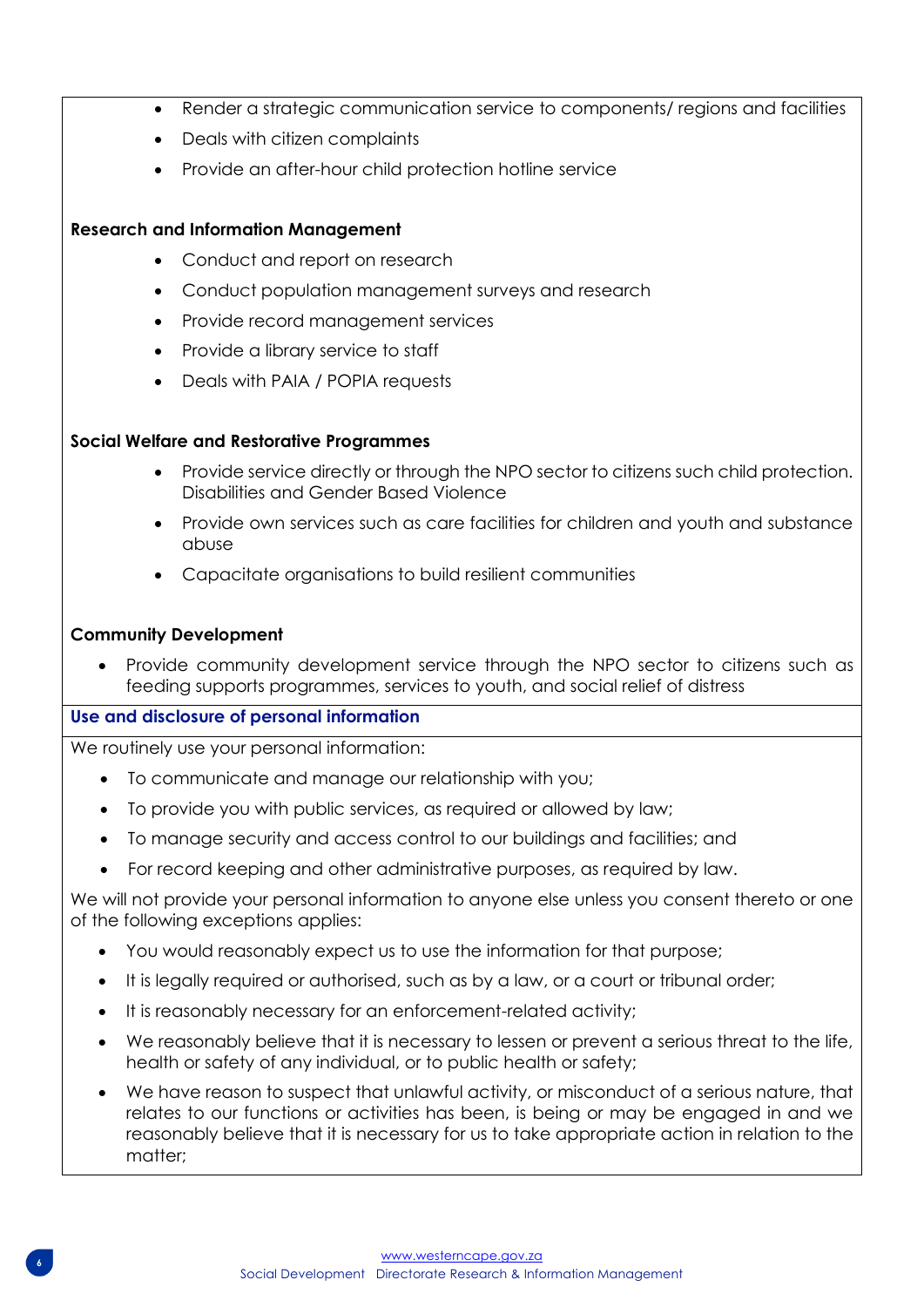- It is reasonably necessary for the establishment, exercise or defence of a legal or equitable claim; or
- The information is used only for historical, statistical or research purposes and is not published in an identifiable form.
- When we share your personal information with selected service providers who work on our behalf, for specific defined purposes related to public services we provide we will ensure that appropriate protections of your personal information are in place with these third parties, in accordance with our obligations under the POPIA.
- We are very careful with special personal information, and where practical, we usually group personal information together as aggregated data so that individuals cannot easily be identified.

Unless we have your clear informed consent or the law clearly allows us in certain limited circumstances, we will not:

- Sell or rent personal information;
- Use your personal information for purposes that are different, unusual or unexpected in relation to the reason for collecting it in the first place; or
- Share your personal information with third parties in circumstances other than the ones we have referred to above.

## **Storage and data security**

We respect and protect your privacy and store your personal information according to generally accepted information security practices. We take all reasonable steps to protect the personal information held in our possession against loss, unauthorised access, use, modification, disclosure or misuse. The Department will act promptly with any accidental or unauthorised disclosure of personal information.

Storage of personal information (and the disposal of information when no longer required) is managed in accordance with the Western Cape Government records management regime as provided for in the Provincial Archives and Records Service Act of the Western Cape, 2005. When the personal information we collect is no longer required, we delete or destroy it in a secure manner, unless we are required to maintain it because of a law, or court or tribunal order.

Where a breach of personal information occurs, we will notify the Information Regulator and affected individuals as required. We will aim to provide you with timely advice to ensure you are able to manage any loss—financial or otherwise—that could result from the breach

# **Your choices and consent in connection with your personal information**

- We try to obtain your consent to collect and use your personal information, where practical.
- You do not normally have to give us personal information, but if you do not, we may not be able to communicate with or provide government services to you. You may also ask us not to send you unsolicited messages (opt-out), but then we cannot tell you about public services that may be important to you.
- You may access personal information we hold about you and ask us to correct or delete any that is wrong, irrelevant, out of date, misleading and so on. But we may check your identity before giving you access. For more information, please read our manual as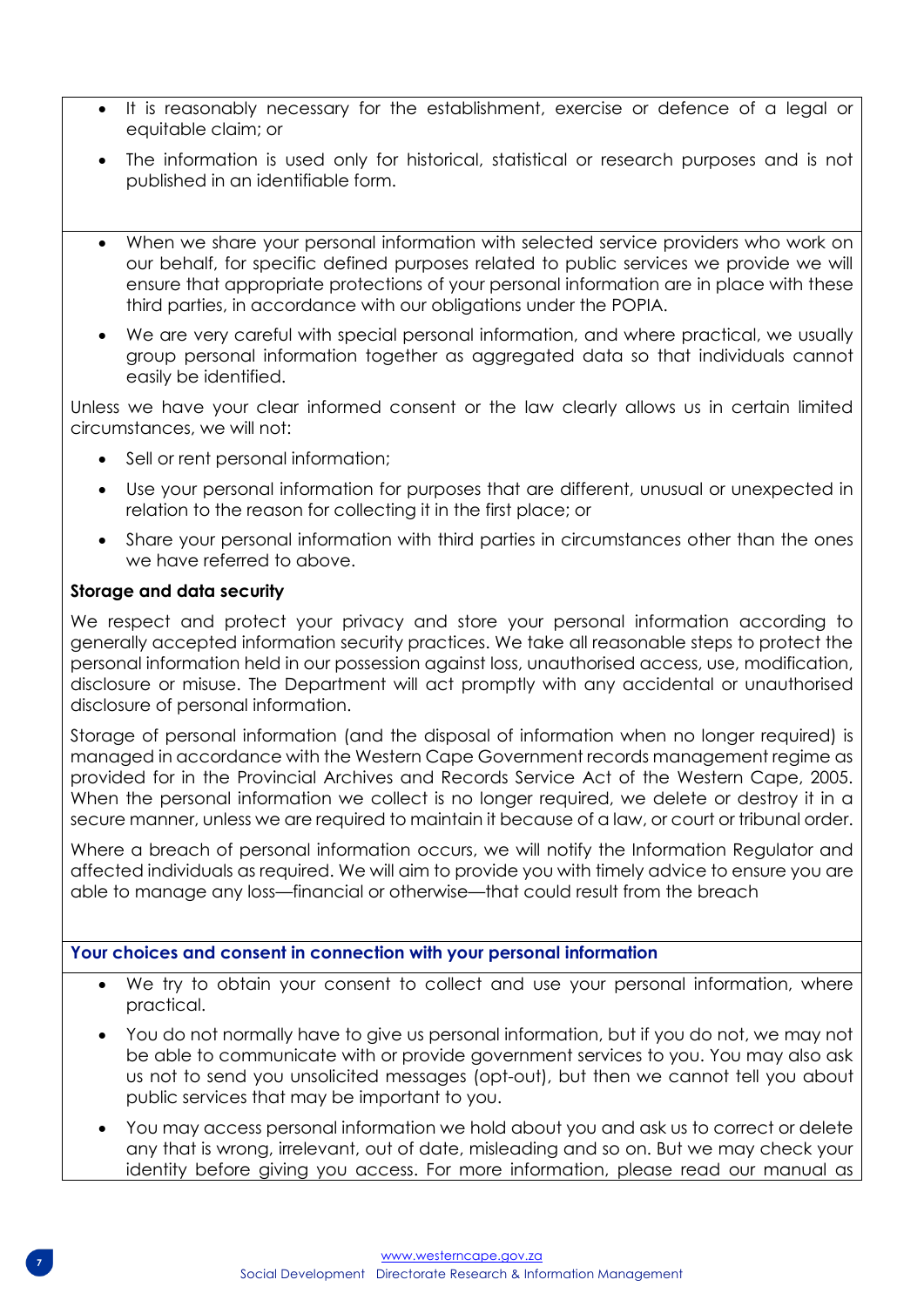required by the Promotion of Access to Information Act 2000 (our PAIA/ POPIA manual available [here.](https://www.westerncape.gov.za/dept/treasury/documents/guides/A/49957)

You also have certain rights to withdraw consent or object to us using your personal information under POPIA, but these rights are limited. For example, if the purpose for which your personal information was requested initially does not exist anymore you may request that the information may no longer be used. We can decline your request to delete the information from our records if other legislation requires us to retain the information**.**

### **Privacy Complaints**

If you feel we are not dealing with your personal information fairly and lawfully, you may complain to the [Information Regulator](http://www.justice.gov.za/inforeg/index.html) at **JD House, 27 Stiemens Street, Braamfontein, Johannesburg, 2001. P.O Box 31533, Braamfontein, Johannesburg, 2017,** Tel: +27(0) 10 023 52441/42 Email: [POPIAComplaints@inforegulator.org.za](mailto:POPIAComplaints@inforegulator.org.za) or enquiries@inforegulator.org.za

- Please first give us a chance to resolve any complaint by contacting us at the contact details provided below.
- Your complaint should include a brief description of what happened, when it happened and what personal information was affected.

| <b>How</b><br>or your personal information | to contact us to complain or ask questions about the<br><b>Privacy</b><br><b>Notice</b>                                                                                  |
|--------------------------------------------|--------------------------------------------------------------------------------------------------------------------------------------------------------------------------|
| Email:                                     | HOD.DSD@westerncape.gov.za                                                                                                                                               |
| Tel:                                       | 021 483 3083                                                                                                                                                             |
| Responsibility:                            | <b>Head of Department</b>                                                                                                                                                |
| Post:                                      | Information Officer, Department of Social Development, Western Cape<br>Government, 14 Queen Victoria Street, Cape Town, Private Bag x9112,<br>Cape Town, 8001            |
| Visit us in person:                        | 14 Queen Victoria Street, Union House, Cape Town, 8001                                                                                                                   |
| Email:                                     | Gavin.Miller@westerncape.gov.za                                                                                                                                          |
| Tel:                                       | 021 483 6267                                                                                                                                                             |
| Responsibility:                            | Knowledge Management                                                                                                                                                     |
| Post:                                      | The Deputy Information Officer, Department of Social Development,<br>Western Cape Government, 48 Queen Victoria Street, Cape Town, Private<br>Bag x9112, Cape Town, 8001 |
| Visit us in person:                        | 48 Queen Victoria Street, Huguenot Memorial, Cape Town, 8001                                                                                                             |
|                                            |                                                                                                                                                                          |
| Email:                                     | Ramula.Patel@westerncape.gov.za                                                                                                                                          |
| Tel:                                       | 021 483 9392                                                                                                                                                             |
| Responsibility:                            | Operational Management Support                                                                                                                                           |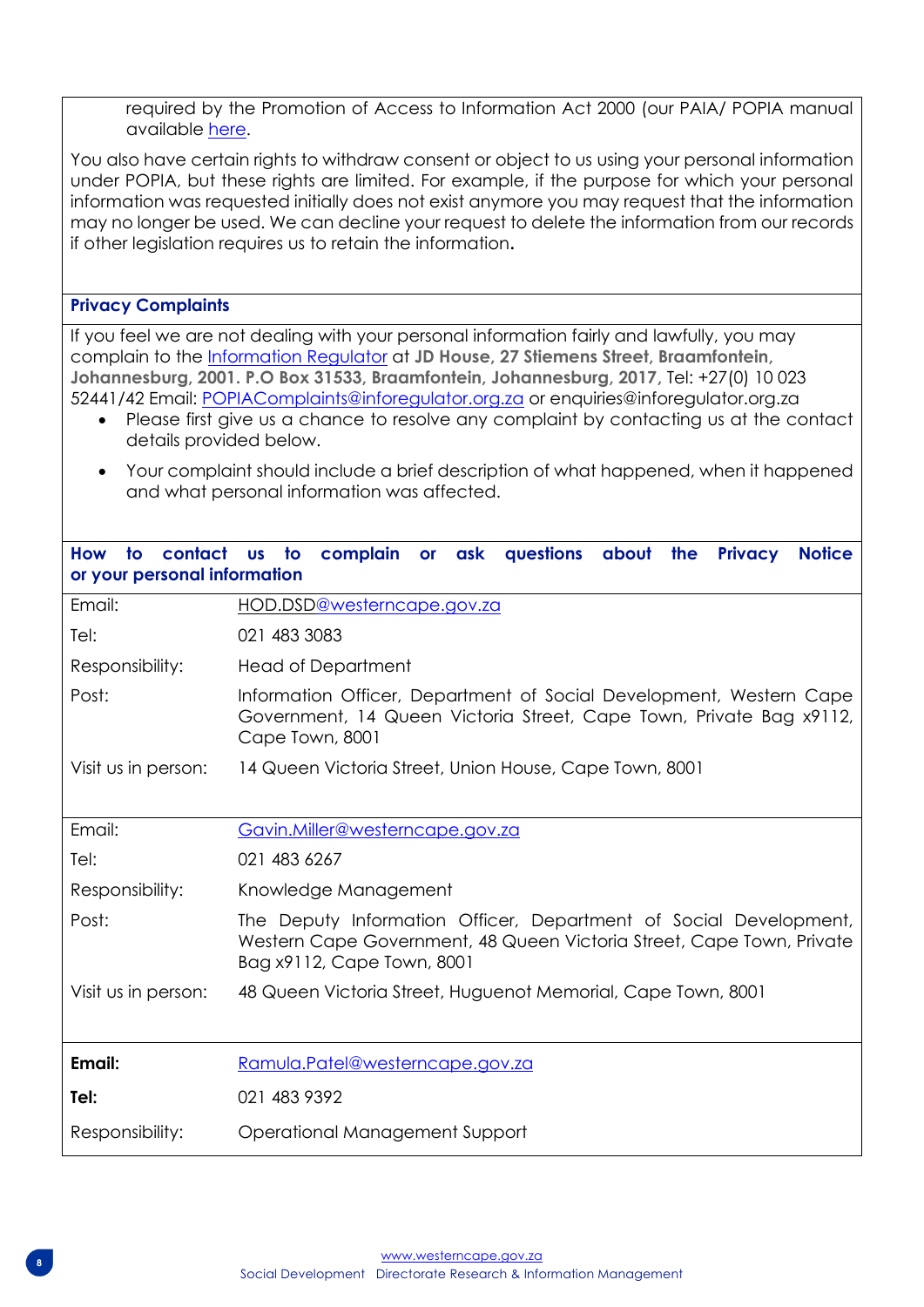| Post:<br>Visit us in person: | The Deputy Information Officer, Department of Social Development,<br>Western Cape Government, 14 Union Building, Private Bag x9112, Cape<br>Town, 8001<br>14 Queen Victoria Street, Union Building, Cape Town, 8001 |
|------------------------------|---------------------------------------------------------------------------------------------------------------------------------------------------------------------------------------------------------------------|
|                              |                                                                                                                                                                                                                     |
| Email:                       | Marshionette.Jonkerman@westerncape.gov.za                                                                                                                                                                           |
| Tel:                         | 2721-8266040                                                                                                                                                                                                        |
| Responsibility:              | Directorate Facility Management                                                                                                                                                                                     |
| Post:                        | The Deputy Information Officer, Department of Social Development, Western<br>Cape Government, R101, De Novo Treatment Centre, Kraaifontein                                                                          |
|                              | Visit us in person: R101, Old Paarl Road, De Novo HUB, Kraaifontein, 7570                                                                                                                                           |
| Email:                       | <u>Quinton.Arendse@westerncape.gov.za</u>                                                                                                                                                                           |
| Tel:                         | 2721-7637609                                                                                                                                                                                                        |
| Responsibility:              | Regional Office Metro South                                                                                                                                                                                         |
| Post:                        | The Deputy Information Officer, Department of Social Development,<br>Western Cape Government, 41 Rosmead Avenue, Wynberg, 7800                                                                                      |
| Visit us in person:          | 41 Rosmead Avenue, Wynberg, 7800                                                                                                                                                                                    |
| Email:                       | Soraya.Abrahams@westerncape.gov.za                                                                                                                                                                                  |
| Tel:                         | 2721-4837672                                                                                                                                                                                                        |
| Responsibility:              | Regional Office Metro North                                                                                                                                                                                         |
| Post:                        | The Deputy Information Officer, Department of Social Development, Western<br>Cape Government, 18 Goulburn Avenue, Goodwood, 7460                                                                                    |
|                              | Visit us in person: 18 Goulburn Avenue, Goodwood, 7460                                                                                                                                                              |
| Email:                       | Martha.Harris@westerncape.gov.za                                                                                                                                                                                    |
| Tel:                         | 2771-8266070                                                                                                                                                                                                        |
| Responsibility:              | Regional Office Metro East                                                                                                                                                                                          |
| Post:                        | The Deputy Information Officer, Department of Social Development, Western<br>Cape Government, Private Bag X1, Eerste River, Cape Town, 7493,                                                                        |
|                              | Visit us in person: Khayelitsha Shared Services Centre, Corner Steve Biko and Walter Sisulu<br>Roads, Khayelitsha, 7784                                                                                             |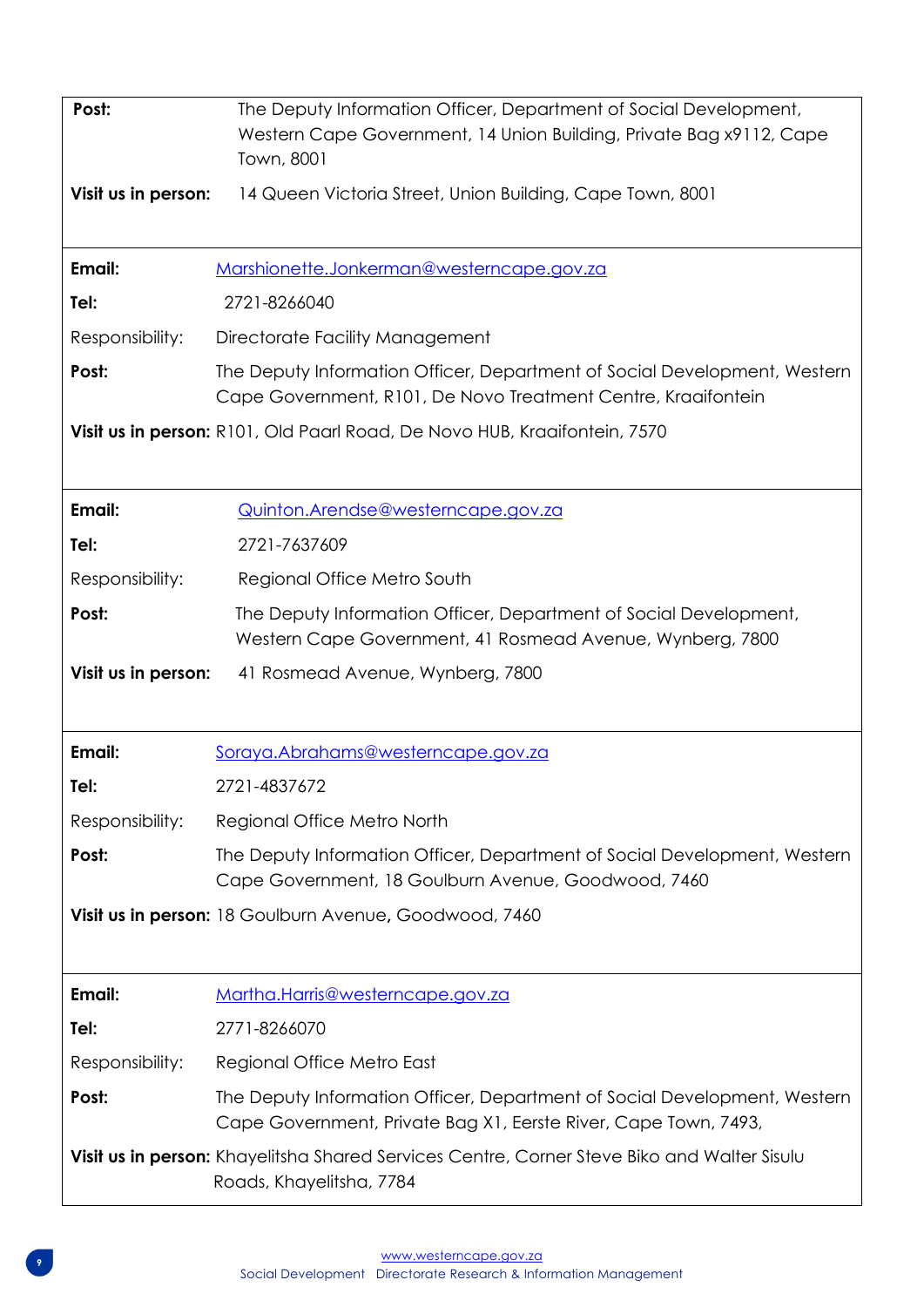| Email:                                                                            | Martha.Harris@westerncape.gov.za                                                                                                             |  |  |
|-----------------------------------------------------------------------------------|----------------------------------------------------------------------------------------------------------------------------------------------|--|--|
| Tel:                                                                              | 2771-8266070                                                                                                                                 |  |  |
| Responsibility:                                                                   | Regional Office Metro East                                                                                                                   |  |  |
| Post:                                                                             | The Deputy Information Officer, Department of Social Development, Western<br>Cape Government, Private Bag X1, Eerste River, Cape Town, 7493, |  |  |
|                                                                                   | Visit us in person: Khayelitsha Shared Services Centre, Corner Steve Biko and Walter Sisulu<br>Roads, Khayelitsha, 7784                      |  |  |
| Email:                                                                            | Marie.Hendricks@westerncape.gov.za                                                                                                           |  |  |
| Tel:                                                                              | 2744-814 1685                                                                                                                                |  |  |
| Responsibility:                                                                   | Regional Office Eden-Karoo                                                                                                                   |  |  |
| Post:                                                                             | The Deputy Information Officer, Department of Social Development, Western<br>Cape Government, York Park Building, York Street, George        |  |  |
|                                                                                   | Visit us in person: York Park Building (2nd floor), Cnr York and St. John Street, George, 6529                                               |  |  |
| Email:                                                                            | Dirk.Eland@westerncape.gov.za                                                                                                                |  |  |
| Tel:                                                                              | 2723-3485300                                                                                                                                 |  |  |
| Responsibility:                                                                   | <b>Regional Office Cape Winelands-Overberg</b>                                                                                               |  |  |
| Post:                                                                             | The Deputy Information Officer, Department of Social Development, Western<br>Cape Government, Durban Road, Worcester                         |  |  |
| Visit us in person: 7 Durban Road, Worcester, 6850                                |                                                                                                                                              |  |  |
| Email:                                                                            | Willem.duToit@westerncape.gov.za                                                                                                             |  |  |
| Tel:                                                                              | 2722-213 2272                                                                                                                                |  |  |
| Responsibility:                                                                   | <b>Regional Office West Coast</b>                                                                                                            |  |  |
| Post:                                                                             | The Deputy Information Officer, Department of Social Development, Western<br>Cape Government Private Bag X4, Vredenburg, 7380                |  |  |
| Visit us in person: Corner of Mark and Process Streets Vredenburg, Saldanha, 7380 |                                                                                                                                              |  |  |
| <b>DSD Customer Care Helpline</b>                                                 |                                                                                                                                              |  |  |
| Telephone: 021 483 5045 or 0800-250-220                                           |                                                                                                                                              |  |  |
|                                                                                   | <b>Email:</b> SD.CustomerCare@westerncape.gov.za                                                                                             |  |  |